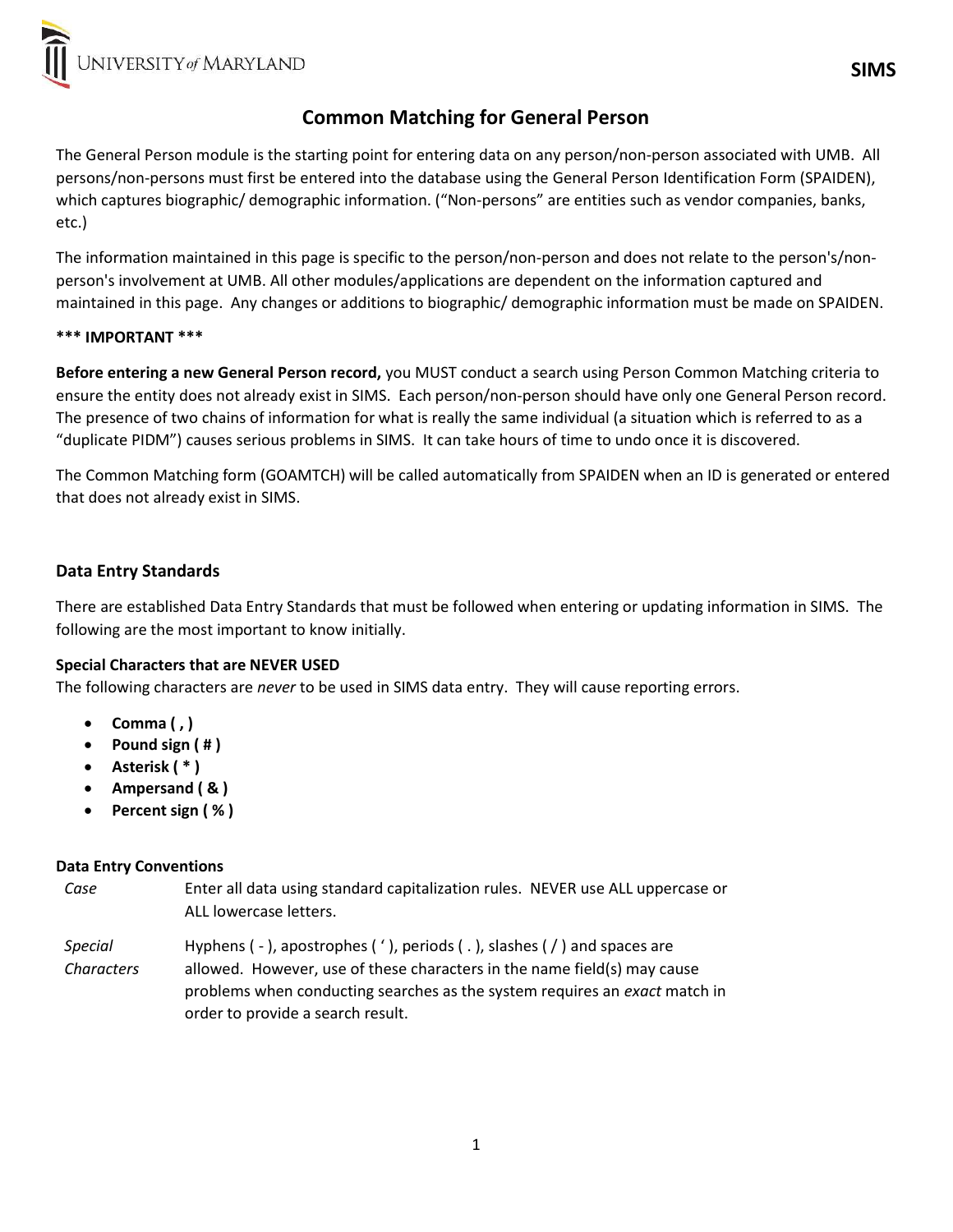

#### Entering a New Person

- 1. Access SPAIDEN.
- 2. If you have an ID of the person to be created:
	- a. Enter the ID in the ID field.
	- b. In the Matching Source field, select Person.
- 3. If you do not have an ID:
	- a. Click the + (plus) sign to the right of the ID field. "Generated" will appear in the ID field.
	- b. In the Matching Source field, select Person.
- 4. Click Go.
- 5. The **GOAMTCH** page will appear.

|                                   | Common Matching Entry GOAMTCH 9.3.7 (SDEV)                |                    | $B$ ADD                                       | <b>RETRIEVE</b> | <b>ARELATED</b>                                                  |                   | <b>W</b> TOOLS |
|-----------------------------------|-----------------------------------------------------------|--------------------|-----------------------------------------------|-----------------|------------------------------------------------------------------|-------------------|----------------|
|                                   | GENERATED Matching Source: PERSON General Person Matching |                    |                                               |                 |                                                                  | <b>Start Over</b> |                |
| * DATA ENTRY                      |                                                           |                    |                                               |                 | <b>El Insert El Delete Fa</b> Copy <b>Y</b> , Filter             |                   |                |
| Last Name                         |                                                           | Nation             | $\ddotsc$                                     |                 |                                                                  |                   |                |
| First Name                        |                                                           | Non-Person Name    |                                               |                 |                                                                  |                   |                |
| Middle Name                       |                                                           | SSN/SIN/TIN        |                                               |                 |                                                                  |                   |                |
| Address Type                      | PR<br>Permanent<br>$\cdots$                               | <b>Birth Date</b>  | Day<br>Month                                  | Year            |                                                                  |                   |                |
| Street Line 1                     |                                                           | Gender             | Null<br>$\star$                               |                 |                                                                  |                   |                |
| Street Line 2                     |                                                           | Telephone Type     | PR<br>Permanent<br>$\cdots$                   |                 |                                                                  |                   |                |
| Street Line 3                     |                                                           | Telephone          |                                               |                 |                                                                  |                   |                |
| City                              |                                                           | E-mail Type        | <b>HEML</b><br>Home Email Address<br>$\cdots$ |                 |                                                                  |                   |                |
| State or Province                 |                                                           | E-mail             |                                               |                 |                                                                  |                   |                |
| ZIP or Postal Code                | $\cdots$                                                  | Additional ID Type | $\cdots$                                      |                 |                                                                  |                   |                |
| County                            | $\ldots$                                                  | Additional ID      |                                               |                 |                                                                  |                   |                |
|                                   | Duplicate Check                                           |                    | Update ID                                     |                 |                                                                  |                   |                |
|                                   |                                                           |                    |                                               |                 |                                                                  |                   |                |
|                                   | Select ID                                                 |                    | <b>View Comments</b>                          |                 |                                                                  |                   |                |
|                                   | Details                                                   |                    | Create New                                    |                 |                                                                  |                   |                |
| Match<br><b>Potential Matches</b> |                                                           |                    |                                               |                 |                                                                  |                   |                |
| <b>MATCH</b>                      |                                                           |                    |                                               |                 | <b>D</b> Insert <b>D</b> Delete <b>Wa</b> Copy <b>P</b> , Filter |                   |                |
| ID                                |                                                           | Matched Address    |                                               |                 |                                                                  |                   |                |
| Name                              |                                                           | Telephone          |                                               |                 |                                                                  |                   |                |
| SSN/SIN/TIN                       |                                                           | E-mail             |                                               |                 |                                                                  |                   |                |
| <b>Birth Date</b>                 |                                                           | Additional ID      |                                               |                 |                                                                  |                   |                |
| Gender                            | N                                                         | All Addresses      |                                               |                 |                                                                  |                   |                |
| Street Line 1                     |                                                           | All Telephones     |                                               |                 |                                                                  |                   |                |
| Street Line 2                     |                                                           | All E-mails        |                                               |                 |                                                                  |                   |                |
| Street Line 3                     |                                                           | Matching Rule Sets | No Matches                                    |                 |                                                                  |                   |                |

- 6. Enter all available person data to be stored. Enter at least name, address, SSN and date of birth to ensure that the Common Match search is accurate.
	- Do NOT change the default PR for Address Type.
	- Never use commas in data entry fields.
	- a. Last Name Do not use titles, prefixes or suffixes. Use the appropriate field(s) for those purposes.
	- b. First Name Do not use titles, prefixes or suffixes. Use the appropriate field(s) for those purposes.
	- c. Street The system allows three lines of street address information. If there is an apartment and the full address is too long to fit on Street Line 1, fill in the address as:
		- o Street Line 1 Street Address
		- o Street Line 2 Apartment, Unit, Suite, etc.
	- d. PO Box If both a street address and PO Box number need to be maintained, enter the street address under the permanent (PR) address and the PO Box under the local mailing (MA) address.
	- e. Zip Code Must be entered for all U.S. addresses. Press [Tab] after entering.

**SIMS** SIMS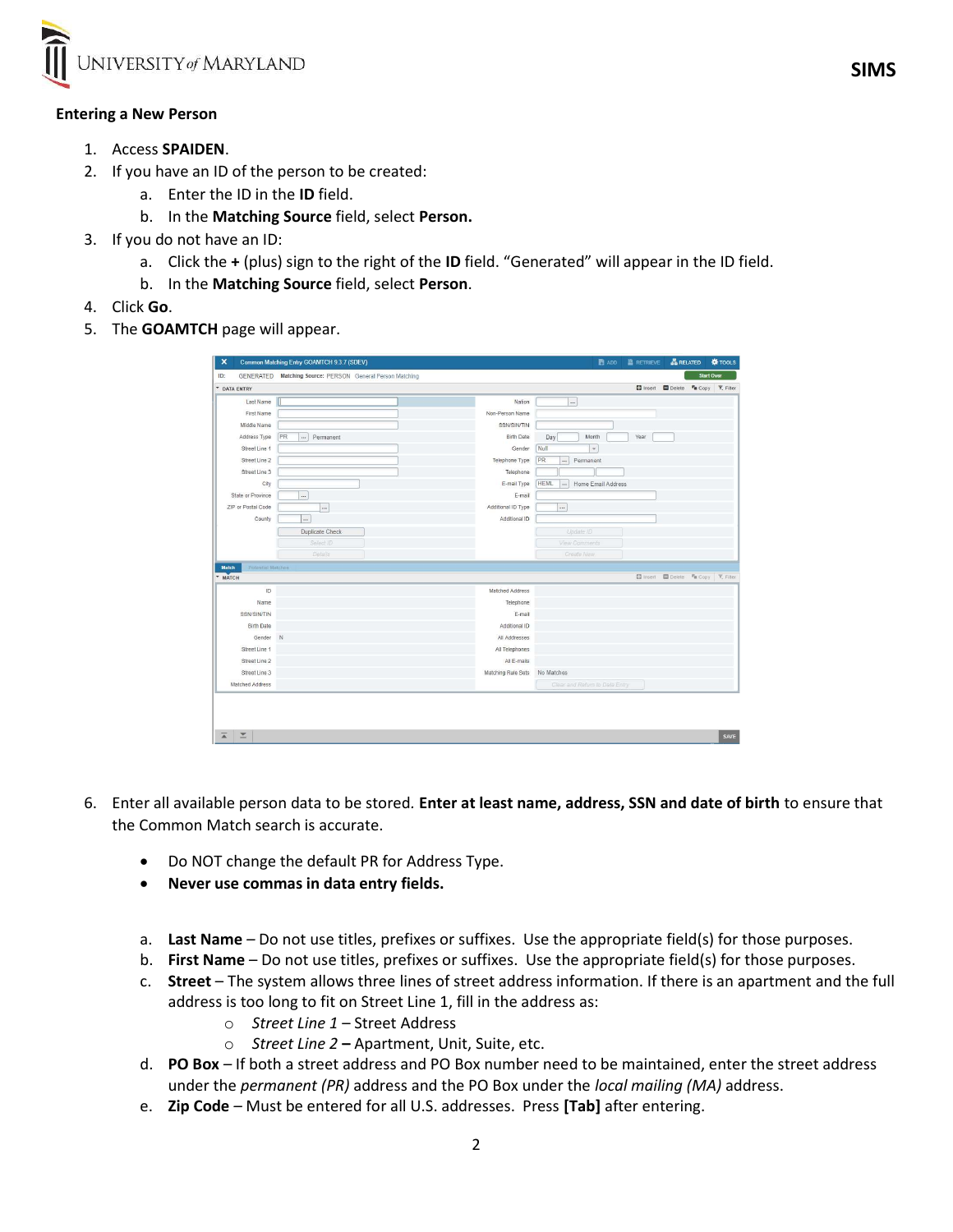NIVERSITY of MARYLAND

- o SIMS uses a 5-digit Zip Code table instead of 9-digits. Therefore, the city name may not always be correct. If this occurs, click in the City field and enter the correct city name. You can also add the remaining 4-digits after you've pressed the [Tab] key. Enter a hyphen (-) first then the remaining 4-digits.
- f. City This field will automatically populate when the zip code is entered and [Tab] is pressed.
- g. State This field will automatically populate when the zip code is entered and [Tab] is pressed.
- h. County This field will automatically populate when the zip code is entered and [Tab] is pressed.
- i. Date of Birth
- j. SSN/SIN/TFN
- 7. Click the Duplicate Check icon. There will be three possible results New, Match, or Potential Match.
	- a. If you have a name that is hyphenated, a match may not result based on the name. Review the results in detail, and conduct further searches (SOAIDEN) if necessary to ensure you have the correct person.

### Matching Status - New (No Match)

If no records are found to match the rules, a status of New is returned. This enables you to create a new person record.

- 1. A pop-up box will appear in the upper right-hand corner asking "No matches found, create as new?".
- 2. Select Yes. A pop-up box will appear with a new ID.
	- a. If you select No, you will be returned to the GOAMTCH screen.
- 3. Click OK.
- 4. Navigate to the SPAIDEN page. You can continue entering the new person's information follow the established Data Entry Standards.

#### Matching Status - Match

If one and only one record matches the rules, a status of Match is returned and the Match tab will be highlighted. Data for the matching person will be returned for review. You must have entered at least a Name, Address, SSN and Birth Date for the Match rule to be reliable. Otherwise, you should contact the student and request more information.

It is possible to get both a Match and a Potential Match (both tabs will be highlighted). If this happens, MAKE SURE you have the correct person before proceeding.

1. Select the **Select ID** icon.

Any usage of Common Matching for checking Suspense records for CRM Recruit, Web Admissions or any student tape load process MUST use the Select ID to process matches.

NOTE: The Update ID feature is rarely used. Using Update ID will update the following fields if data was entered in the Data Entry section. When in doubt, Select ID should be used or you should contact the SIMS Team for assistance.

- SSN/SIN/TIN if it is empty in SIMS.
- Date of Birth if it is empty in SIMS.
- Gender if it is unknown in SIMS.
- Telephone and E-mail if it did not exist.
- A new sequence for the address will be created if the same type exists but the address information is different.